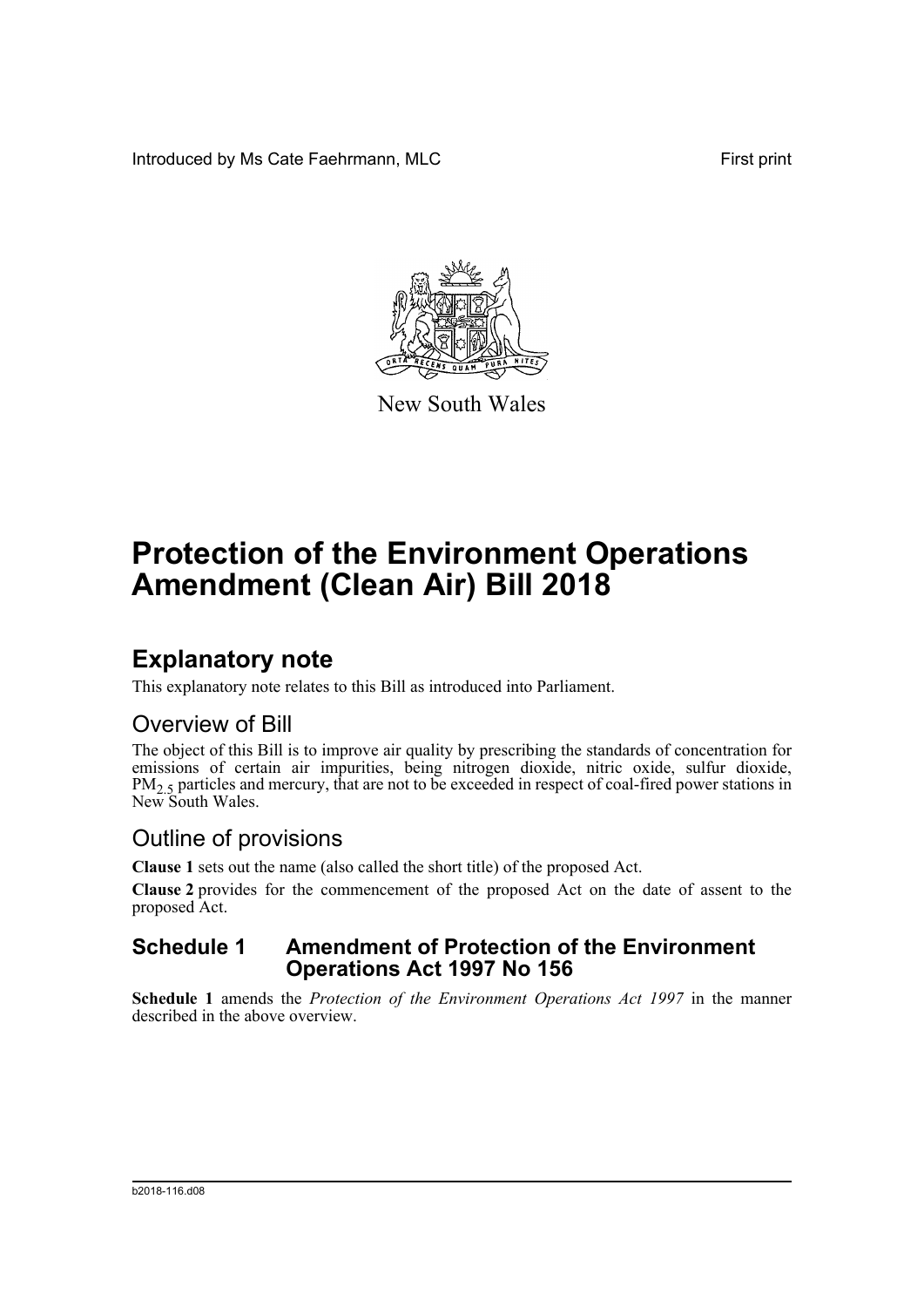Introduced by Ms Cate Faehrmann, MLC First print



New South Wales

# **Protection of the Environment Operations Amendment (Clean Air) Bill 2018**

## **Contents**

| Schedule 1 | Amendment of Protection of the Environment Operations Act 1997<br>No 156 |      |
|------------|--------------------------------------------------------------------------|------|
|            | Commencement                                                             |      |
|            | Name of Act                                                              |      |
|            |                                                                          | Page |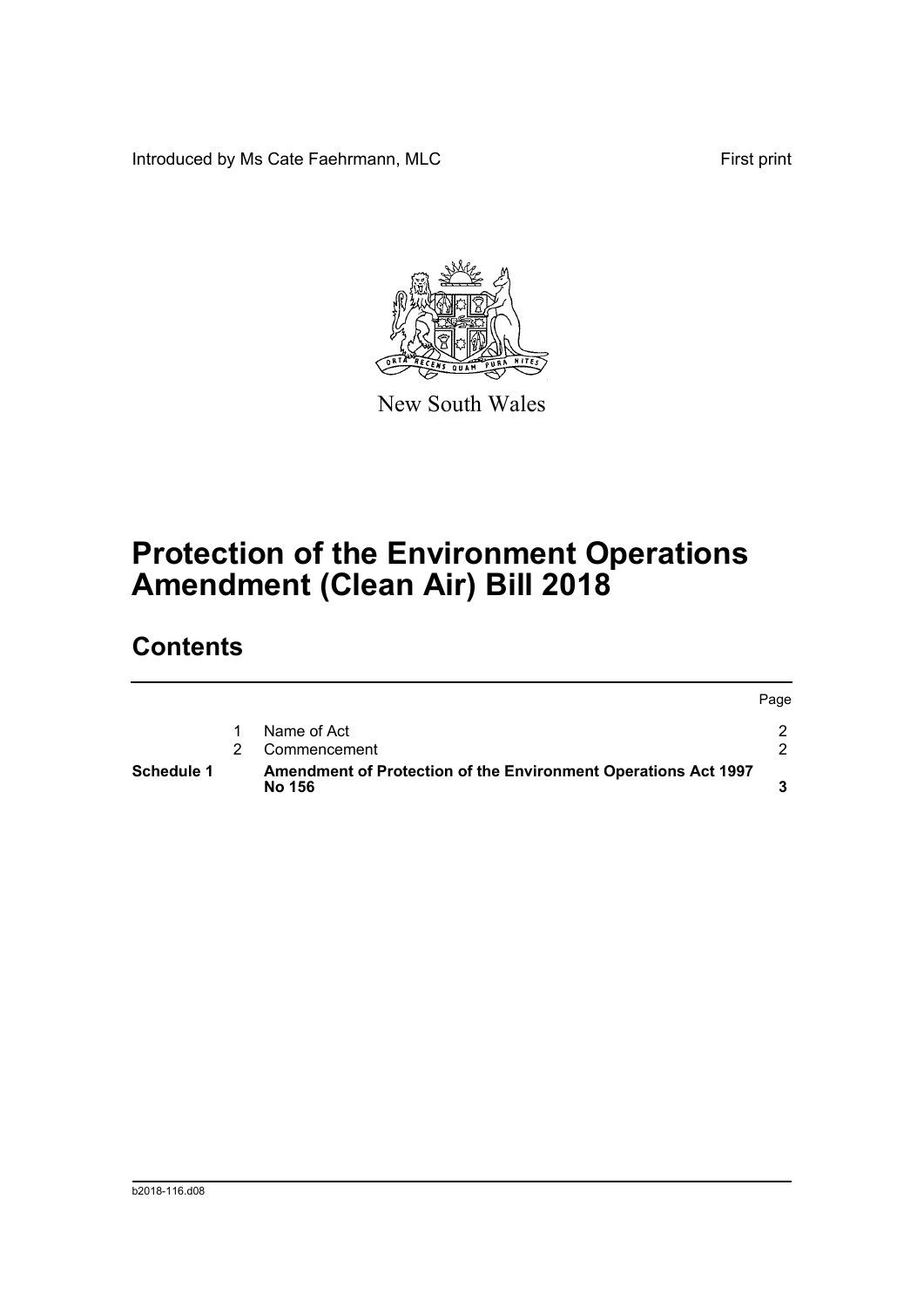

New South Wales

# **Protection of the Environment Operations Amendment (Clean Air) Bill 2018**

No , 2018

### **A Bill for**

An Act to amend the *Protection of the Environment Operations Act 1997* to provide for the standards of concentration for emissions of certain air impurities that are not to be exceeded in respect of coal-fired power stations.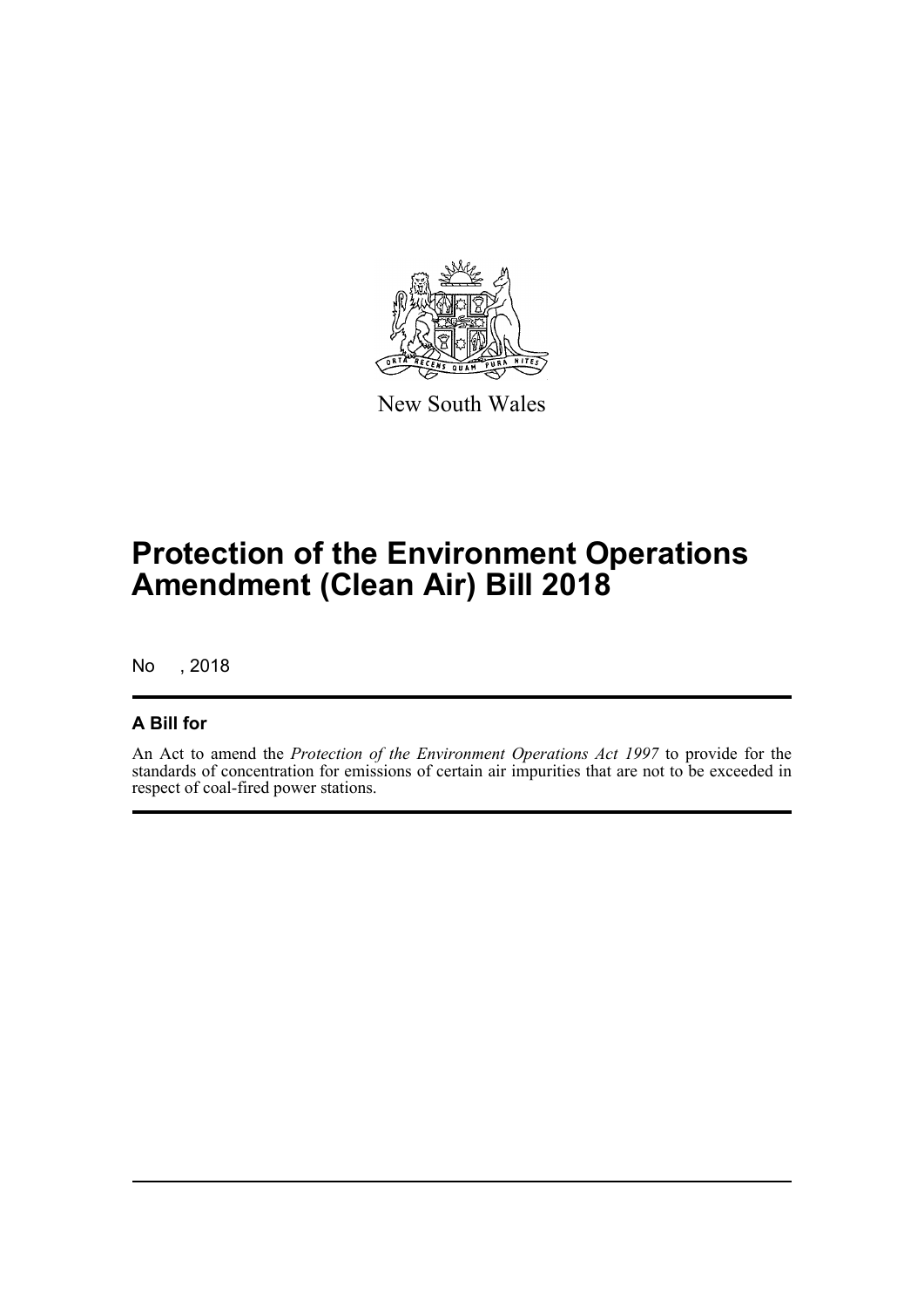<span id="page-3-1"></span><span id="page-3-0"></span>

| The Legislature of New South Wales enacts:                                                  |   |  |  |  |
|---------------------------------------------------------------------------------------------|---|--|--|--|
| Name of Act                                                                                 | 2 |  |  |  |
| This Act is the Protection of the Environment Operations Amendment (Clean Air)<br>Act 2018. | З |  |  |  |
| Commencement                                                                                |   |  |  |  |
| This Act commences on the date of assent to this Act.                                       |   |  |  |  |
|                                                                                             |   |  |  |  |